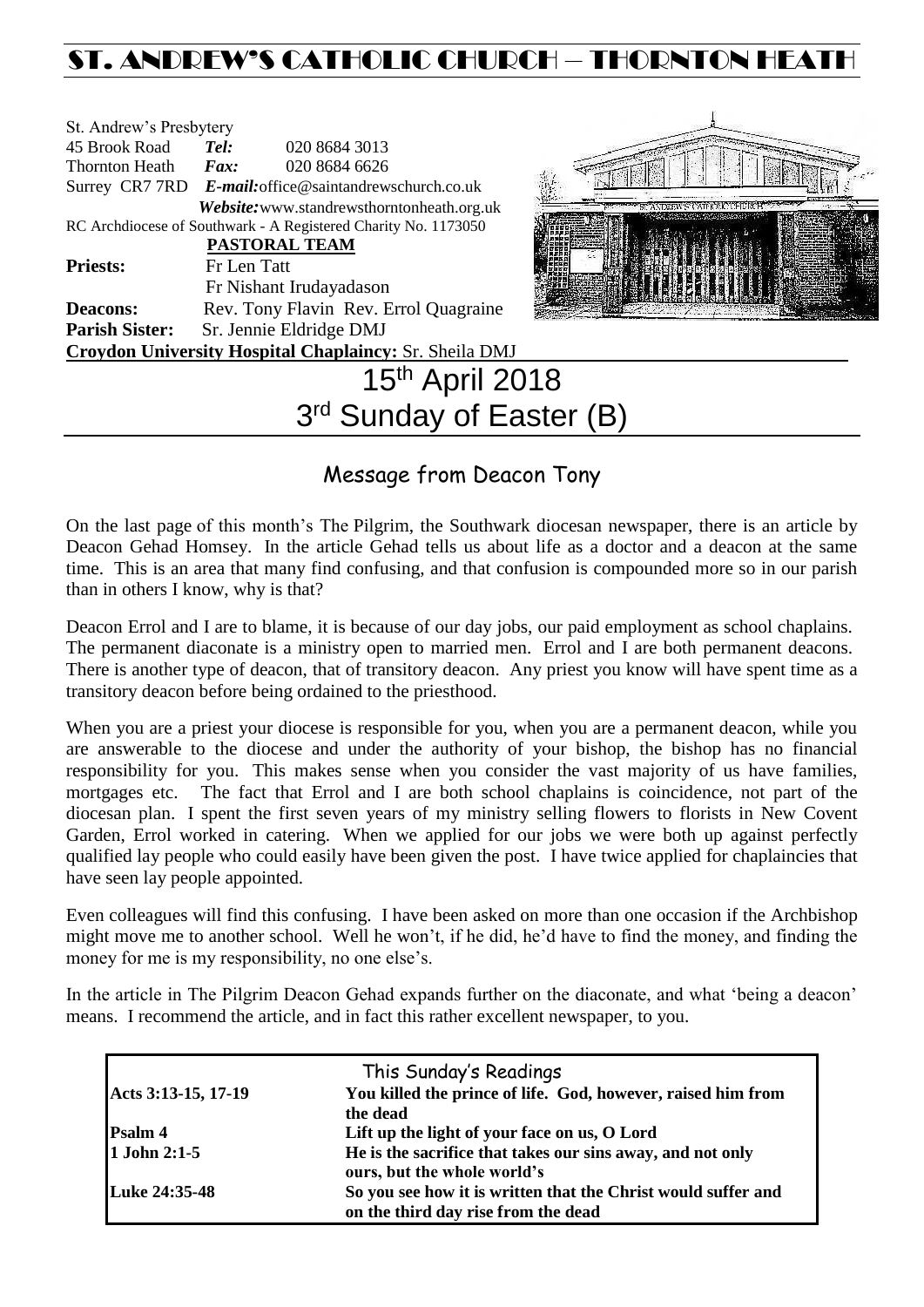# Diary for the Week

| Sunday 15 <sup>th</sup> April    |                    | 6.00pm (Saturday) First Mass of Sunday | Ana Rita Fernandes RIP (Anniv)     |
|----------------------------------|--------------------|----------------------------------------|------------------------------------|
| 3 <sup>rd</sup> Sunday of Easter |                    |                                        |                                    |
| (B)                              | 9.30am             | Mass                                   | Parishioners                       |
|                                  | 11.30am            | Mass                                   | Mary Badu & Family                 |
|                                  | 5.00pm             | <b>Rosary</b>                          |                                    |
|                                  | $5.15 - 5.45$ pm   | <b>Exposition and Benediction</b>      |                                    |
|                                  | 6.00 <sub>pm</sub> | Mass                                   | Special Intention                  |
|                                  | $7.00 - 9.00$ pm   | <b>Charismatic Prayer Group</b>        |                                    |
| Monday 16 <sup>th</sup> April    | 7.30am             | <b>Mass</b>                            | Mr & Mrs Christopher Igbudux       |
| Acts 6:8-15                      | 10.00am            | <b>Mass</b>                            | Anton Benedict (Anniv)             |
| Jn 6:22-29                       | $7.00 - 8.00$ pm   | <b>Parish Surgery</b>                  |                                    |
|                                  | 8.00pm             | <b>PPC</b>                             |                                    |
| Tuesday 17th April               | 7.30am             | Mass                                   | "Frank"                            |
| Acts 7:51-8:1                    | 10.00am            | <b>Mass</b>                            | <b>Stuart James Cameron RIP</b>    |
| Jn 6:30-35                       | 6.30pm             | R.C.I.C. (hall)                        |                                    |
|                                  |                    |                                        |                                    |
| Wednesday 18 <sup>th</sup> April | 7.30am             | <b>Mass</b>                            | <b>Sr Mary Clement RIP</b>         |
| Acts 5:17-26                     | 10.00am            | Mass                                   | Mr & Mrs Chigozie & Family         |
| $Jn 3:16-21$                     | 2.00 <sub>pm</sub> | <b>Active Retirement Group</b>         |                                    |
|                                  | 6.00pm             | <b>Lectio Divina Group (hall)</b>      |                                    |
|                                  | 7.30pm             | <b>Legion of Mary (hall)</b>           |                                    |
| Thursday 19th April              | 7.30am             | Mass                                   | Jean Jeganathan RIP (Anniv)        |
| Acts 8:26-40                     | 10.00am            | Mass                                   | Theo & Luisa Fernandes RIP         |
| Jn 6:44-51                       | 7.00pm             | <b>Faith Talk (hall)</b>               |                                    |
|                                  |                    |                                        |                                    |
| Friday 20 <sup>th</sup> April    | 7.30am             | Mass                                   | Adrian Gladwin Freeman RIP (Anniv) |
| Acts 9:1-20                      | 10.00am            | <b>Mass</b>                            | <b>Holy Souls</b>                  |
| Jn 6:52-59                       | 7.00pm             | <b>Liturgy Group (EA room)</b>         |                                    |
|                                  |                    |                                        |                                    |
| Saturday 21 <sup>st</sup> April  | 9.30am             | Mass                                   | <b>Holy Souls</b>                  |
| St Anselm                        | $9.50 - 11.15$ am  | <b>First Holy Communion</b>            |                                    |
| Acts 9:31-42                     | $10.00 - 10.30$ am | <b>Confessions</b>                     |                                    |
| Jn 6:60-69                       | $5.00 - 5.30$ pm   | <b>Confessions</b>                     |                                    |
|                                  | 6.00 <sub>pm</sub> | <b>First Mass of Sunday</b>            | Special Intention                  |
| Sunday 22 <sup>nd</sup> April    | 9.30am             | <b>Newcomers Mass</b>                  | Parishioners                       |
| 4 <sup>th</sup> Sunday of Easter | 11.30am            | Mass                                   | Cathy Giraud RIP (Anniv)           |
| (B)                              | 4.00 <sub>pm</sub> | <b>Confirmation Session</b>            |                                    |
|                                  | 5.00pm             | <b>Rosary</b>                          |                                    |
|                                  | $5.15 - 5.45$ pm   | <b>Exposition and Benediction</b>      |                                    |
|                                  | 6.00 <sub>pm</sub> | <b>Mass</b>                            | <b>Holy Souls</b>                  |
|                                  | $7.00 - 9.00$ pm   | <b>Charismatic Prayer Group</b>        |                                    |

## Money Matters

Payment by Standing Order  $\frac{\text{£} \quad 761.00}{\text{£}2,031.32}$ Total offertory

Collection Last Sunday  $£1,270.32$  (£1.27 per person)

*Thank you for your generosity*



Altar Servers **Church Cleaners Church Cleaners** This week Team 2 This week Sancho's Dusters<br>Next week Team 3 Next week St Jude's Group Next week St Jude's Group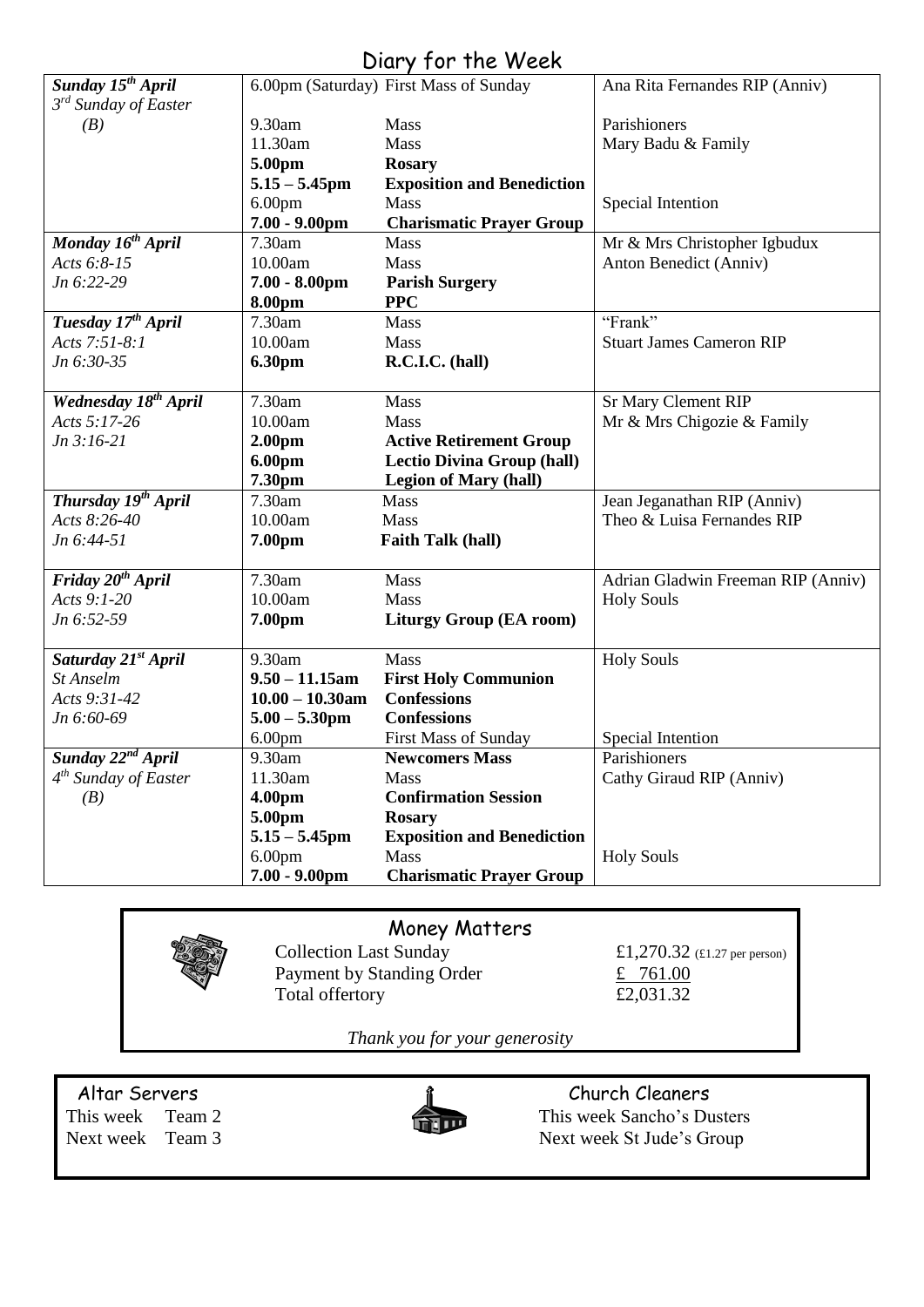# St. Andrew's Parish Notices

#### **FR VINCENT**

We welcome Fr Vincent Salgardo who will be with us two days a week to help us out until the summer. Fr Vincent is from the Philippines and is currently studying for a PhD in Canon Law.

#### **THANK YOU**

The Priests would like to thank you all for your most generous Easter offerings.

#### **RAGS TO RICHES: MARY'S MEALS – TODAY**

Mary's Meals will be here this Sunday morning only to collect all your unwanted clothing/bedding (no duvets or pillows). Please bring all your bags before 11.30am. Please ensure all clothing/bedding is put into tied black sacks – four full sacks will feed a child one good nutritious meal every school day for a whole year! Thank you. A volunteer from Mary's Meals will be here to give us more information.

#### **GHANAIAN COMMUNITY MEETING**

The group will be meeting today Sunday  $15<sup>th</sup>$  April after the 11.30am Mass in the hall.

#### **NEW PARISHIONERS – NEWSCOMERS MASS**

If you have moved into the parish in the last 12 months, you are invited to our Newcomers Mass on Sunday 22<sup>nd</sup> April at 9.30am followed by an informal get together in our hall afterwards. It will be an opportunity to meet with members of the Parish Council and Pastoral team so we can welcome you and hopefully help you find out a bit more about the Parish.

#### **HYMN BOOKS**

We now have our new hymn books available. When you open your hymn book, please pray for the person whose name(s) the book has been dedicated to. Please remember that the hymn book must remain in the Church and cannot be removed.

#### **LENTEN FAITH TALK**

The sessions on the DVD course "Catholicism" presented by Robert Barron continues on Thursdays, 19<sup>th</sup> and  $26<sup>th</sup>$  April and  $10<sup>th</sup>$  and  $17<sup>th</sup>$  May. The next session is titled "A Vast Company of Witnesses: The Communion of Saints". Sessions will commence at 7.30pm in the hall, which will be open at 7.00pm. Teas and coffees available before the session begins.

#### **CAFOD**

Thank you to everyone who supported our CAFOD Good Friday lunch which raised £332.41. Please remember that donations to CAFOD until  $12<sup>th</sup>$  May will be doubled by the UK Government. CAFOD have planned a £5 million programme to combat malnutrition - and hope to be able to reach 245,000 people. But they need the full amount of match funding to make it happen. You can help them reach the full amount needed for this crucial programme. We still have some way to go yet! To donate please go to [cafod.org.uk/lent](http://cafod.org.uk/lent)

#### **400 CLUB WINNERS FOR MARCH**

Polina Athayde No: 76 - £20 Sarah Gater No: 105 - £10 Patrick Fagbola No: 9 - £10

#### **MISSIO RED BOX COLLECTIONS**

There will be a collection of all monies on the weekend of the 28<sup>th</sup> April. Please can all red box holders bring their boxes to be emptied before the Mass. If you are unable to attend Mass on that weekend, please contact Savio on 07902933534.